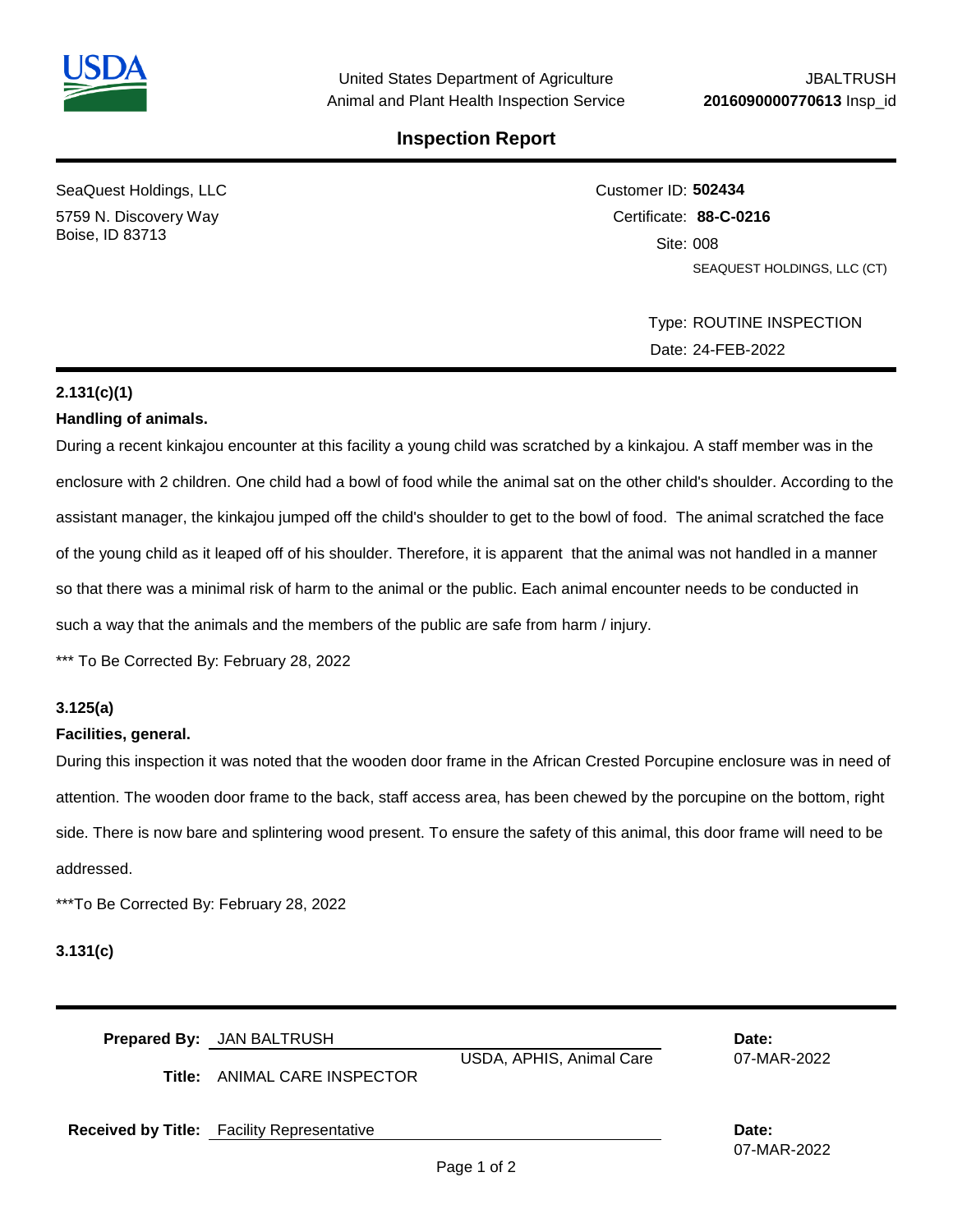

### **Inspection Report**

#### **Sanitation.**

There is a wall between the Bengal cat and kinkajou enclosures. This wall is constructed of a wooden frame with plexiglass panels screwed into the wood. The kinkajou enclosure had once been a part of an aviary. During this inspection it was noted that there was an accumulation of feathers and bird seed between the wood frame and plexiglass. This area will need to be cleaned and kept clear of any further debris.

\*\*\*To Be Corrected By: February 28, 2022

This inspection and exit interview were conducted with a facility representative.

Additional Inspectors:

PAULA GLADUE, VETERINARY MEDICAL OFFICER

**Prepared By:** JAN BALTRUSH **Date:**

**Title:** ANIMAL CARE INSPECTOR

USDA, APHIS, Animal Care 07-MAR-2022

**Received by Title:** Facility Representative **Date: Date: Date: Date: Date:** 

07-MAR-2022